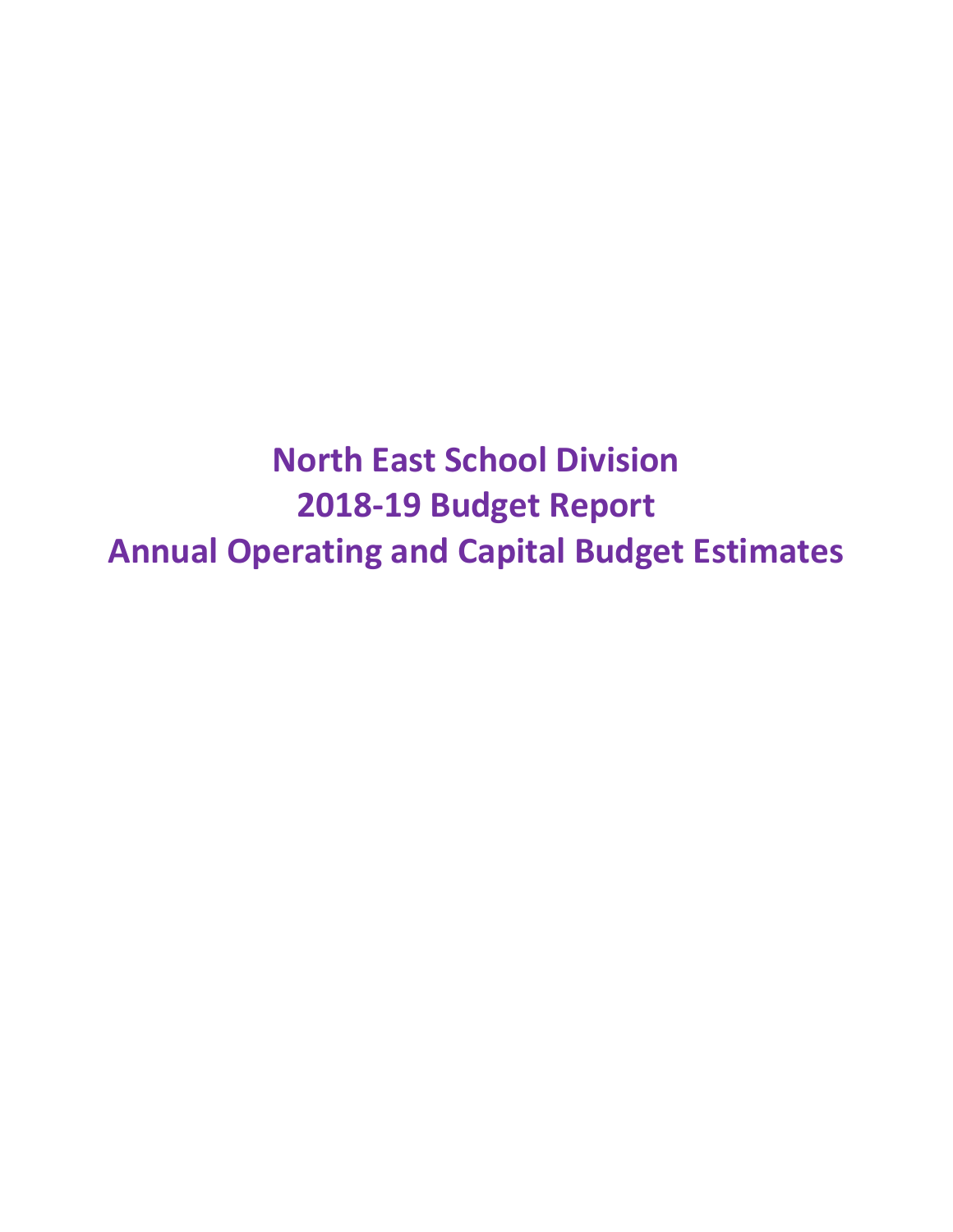# **Proposed Board Motion:**

**That the Board approve the annual operating and capital budget estimates for the fiscal year September 1, 2018 to August 31, 2019 as detailed in the** *2018-19 Budget Report***.**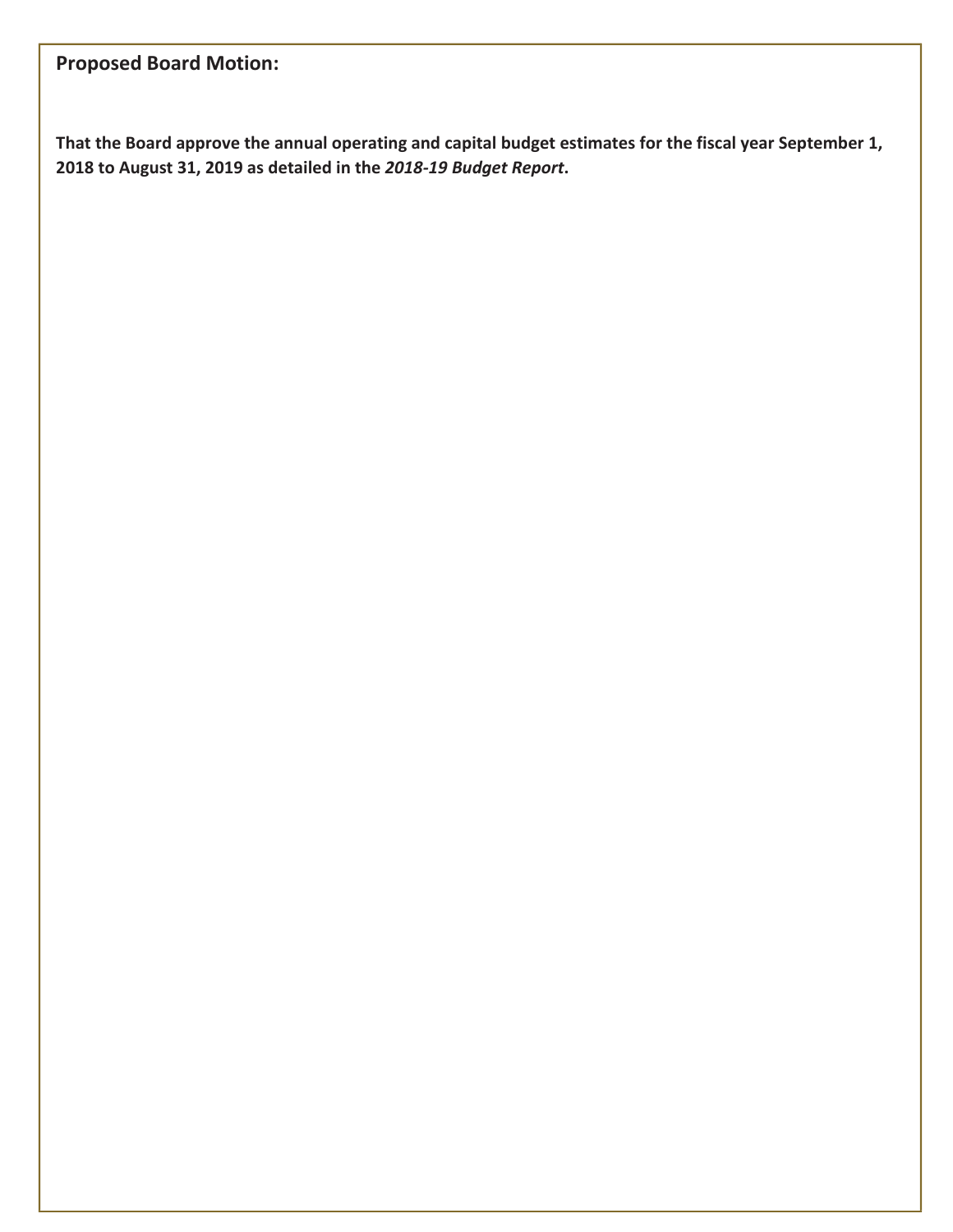# **North East School Division Budget 2018-19 Statement of Operations (Prepared using Public Sector Accounting Board (PSAB) Standards)**

|                       |                                 |              |     | 2018-19                        |   | 2017-18          |   |                 |
|-----------------------|---------------------------------|--------------|-----|--------------------------------|---|------------------|---|-----------------|
|                       |                                 | <b>Notes</b> |     | <b>Budget</b><br><b>Budget</b> |   | Variance         |   |                 |
| <b>Revenues</b>       |                                 |              |     |                                |   |                  |   |                 |
|                       | Property taxation               | 1            | Ś   |                                | s | 3,954,550        |   | $$$ (3,954,550) |
|                       | Grants                          | 2            |     | 55,199,772                     |   | 50,847,242       |   | 4,352,530       |
|                       | <b>Tuition and related fees</b> | 3            |     | 710,400                        |   | 722,511          |   | (12, 111)       |
|                       | School generated funds          | 4            |     | 982,950                        |   | 1,127,100        |   | (144, 150)      |
|                       | <b>Complementary services</b>   |              |     | 600,996                        |   | 590,220          |   | 10,776          |
|                       | <b>External services</b>        | 5            |     | 280,000                        |   | 132,698          |   | 147,302         |
|                       | Other                           | 6            |     | 642,000                        |   | 601,977          |   | 40,023          |
| <b>Total revenues</b> |                                 |              | Ś.  | 58,416,118                     | s | 57,976,298       | S | 439,820         |
| <b>Expenses</b>       |                                 |              |     |                                |   |                  |   |                 |
|                       | Governance                      | 7            | Ś.  | 241,900 \$                     |   | 236,736 \$       |   | 5,164           |
|                       | Administration                  | 8            |     | 2,289,287                      |   | 2,135,409        |   | 153,878         |
|                       | <b>Instruction</b>              | 9            |     | 42,043,682                     |   | 41,858,631       |   | 185,051         |
|                       | Plant                           | 10           |     | 9,960,118                      |   | 10,417,683       |   | (457, 565)      |
|                       | <b>Transportation</b>           | 11           |     | 4,479,089                      |   | 4,504,766        |   | (25,677)        |
|                       | <b>Tuition and related fees</b> |              |     | 289,750                        |   | 290,500          |   | (750)           |
|                       | School generated funds          | 4            |     | 963,573                        |   | 1,032,173        |   | (68, 600)       |
|                       | <b>Complementary services</b>   |              |     | 1,483,259                      |   | 1,461,441        |   | 21,818          |
|                       | <b>External services</b>        | 5            |     | 387,851                        |   | 233,176          |   | 154,675         |
|                       | Other expenses                  | 12           |     | 332,876                        |   | 347,267          |   | (14, 391)       |
| <b>Total expenses</b> |                                 |              |     | 62,471,385                     |   | 62,517,782       |   | (46,397)        |
| <b>Deficit</b>        |                                 |              | \$. | $(4,055,267)$ \$               |   | $(4,541,484)$ \$ |   | 486,217         |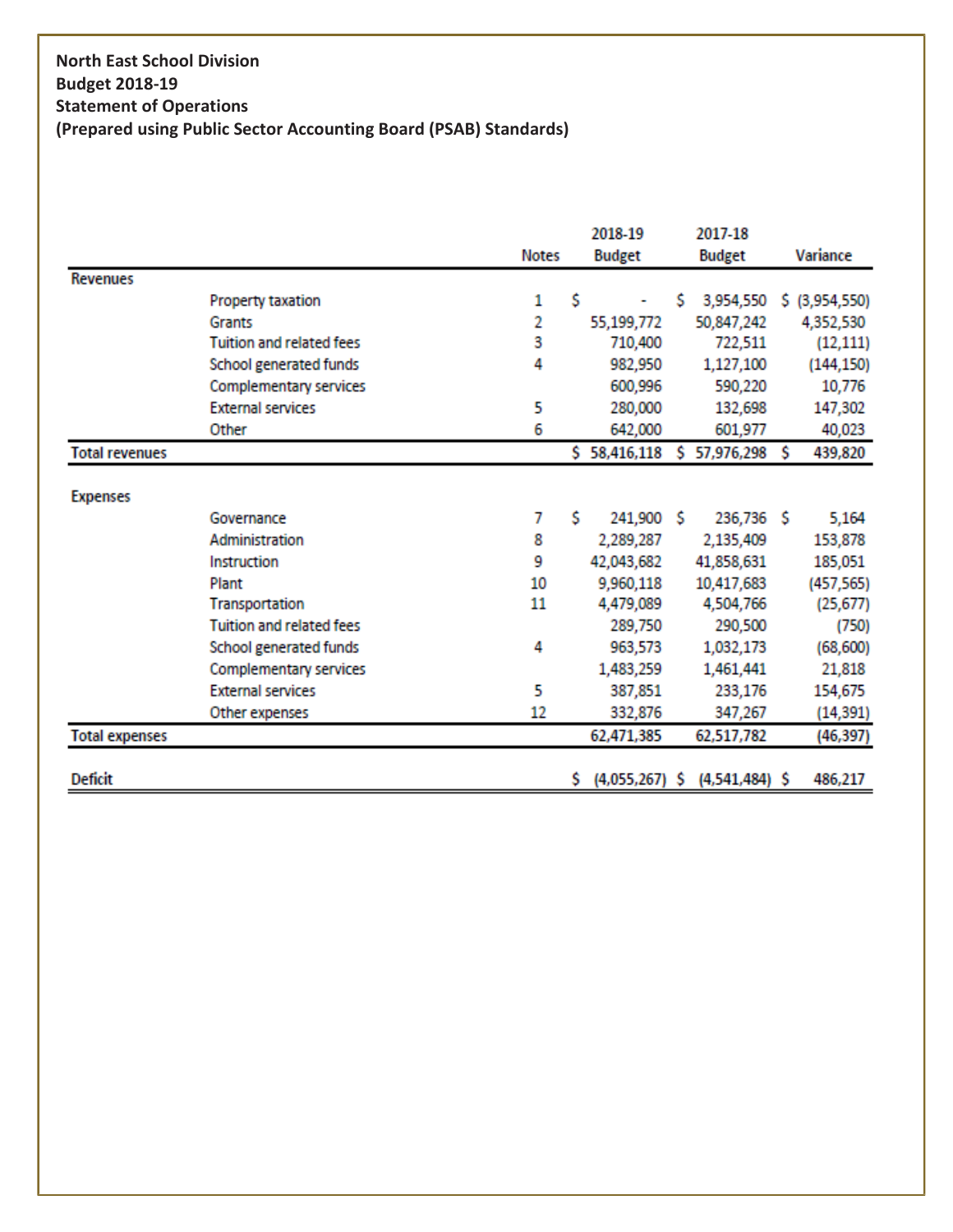# **North East School Division Budget 2018-19 Conversion to Cash Basis and Balancing the Budget**

|                                                                                   |   | 2018-19               | 2017-18                           |                     |
|-----------------------------------------------------------------------------------|---|-----------------------|-----------------------------------|---------------------|
|                                                                                   |   | <b>Budget</b>         | <b>Budget</b>                     | Variance            |
| <b>PSAB deficit</b>                                                               | s |                       | $(4,055,267)$ \$ $(4,541,484)$ \$ | 486,217             |
|                                                                                   |   |                       |                                   |                     |
| <b>Tangible Capital Assets:</b>                                                   |   |                       |                                   |                     |
| Purchases<br>Proceeds from disposals                                              |   | (2,451,059)<br>14,000 | (2,878,257)<br>12,000             | 427,198<br>2,000    |
|                                                                                   |   |                       |                                   |                     |
| Long Term Debt:                                                                   |   |                       |                                   |                     |
| Repayments for the year                                                           |   | (372, 204)            | (357,063)                         | (15, 141)           |
| <b>Non-cash items:</b>                                                            |   |                       |                                   |                     |
| Amortization expense                                                              |   | 4,464,406             | 4,454,941                         | 9,465               |
| Gain on disposals of tangible capital assets                                      |   | (14,000)              | (12,000)                          | (2,000)             |
| Net - employee future benefits                                                    |   |                       | 74,600                            | (74, 600)           |
| Deficit cash for the year                                                         |   | $5(2,414,124)$ \$     | $(3,247,263)$ \$                  | (833, 139)          |
|                                                                                   |   |                       |                                   |                     |
| Changes to the accumulated surplus (use of reserves):                             |   |                       |                                   |                     |
| Internally restricted accumulated surplus (ongoing):                              |   |                       |                                   |                     |
| School bus replacement (capital)                                                  |   | 660,000               | 721,000                           | 61,000              |
| Vehicle replacements (capital)                                                    |   | 120,000               | 50,000                            | (70,000)            |
| Unrestricted accumulated surplus (ongoing):                                       |   |                       |                                   |                     |
| Technology upgrades (capital)                                                     |   | 780,187               | 862,502                           | 82,315              |
| Facilities - equipment replacement (capital)                                      |   | 70,000                | 70,000                            |                     |
| Furniture and equipment (capital)                                                 |   | 169,371<br>1,799,558  | 156,252<br>1,859,754              | (13, 119)<br>60,196 |
|                                                                                   |   |                       |                                   |                     |
| Internally restricted accumulated surplus:<br>School generated funds (net change) |   | 96,726                | 23,576                            | (73, 150)           |
| Teachers for diversity and small schools                                          |   | 70,000                | 84,489                            | 14,489              |
| Upgrade software (finance/HR/payroll/transportation) (capital)                    |   | 195,000               |                                   | (195,000)           |
| Invitational Shared Services Initiative (ISSI)                                    |   | 5,840                 |                                   | (5, 840)            |
| Contingency - Maude Burke School addition (capital)                               |   | 250,000               |                                   | (250,000)           |
| Surveillance equipment replacement                                                |   | 152,000               |                                   | (152,000)           |
| Tisdale Office and Transportation Building (capital)                              |   |                       | 350,000                           | 350,000             |
| <b>NESIP grants to schools</b>                                                    |   |                       | 214,950                           | 214,950             |
| Computer hardware replacement (capital)                                           |   | ۰                     | 550,000                           | 550,000             |
|                                                                                   |   | 769,566               | 1,223,015                         | 453,449             |
| Demolition of Stewart Hawke School building                                       |   | ۰                     | 300,000                           | 300,000             |
| Preventative Maintenance and Renewal (PMR) Funding:                               |   |                       |                                   |                     |
| <b>PMR</b> projects                                                               |   | 1,375,000             | 1,200,000                         | (175,000)           |
| <b>PMR</b> funding                                                                |   | (1,530,000)           | (1, 335, 506)                     | 194,494             |
|                                                                                   |   | (155,000)             | (135, 506)                        | 19,494              |
| Balanced budget after use of accumulated surplus                                  |   |                       |                                   |                     |
|                                                                                   |   |                       |                                   |                     |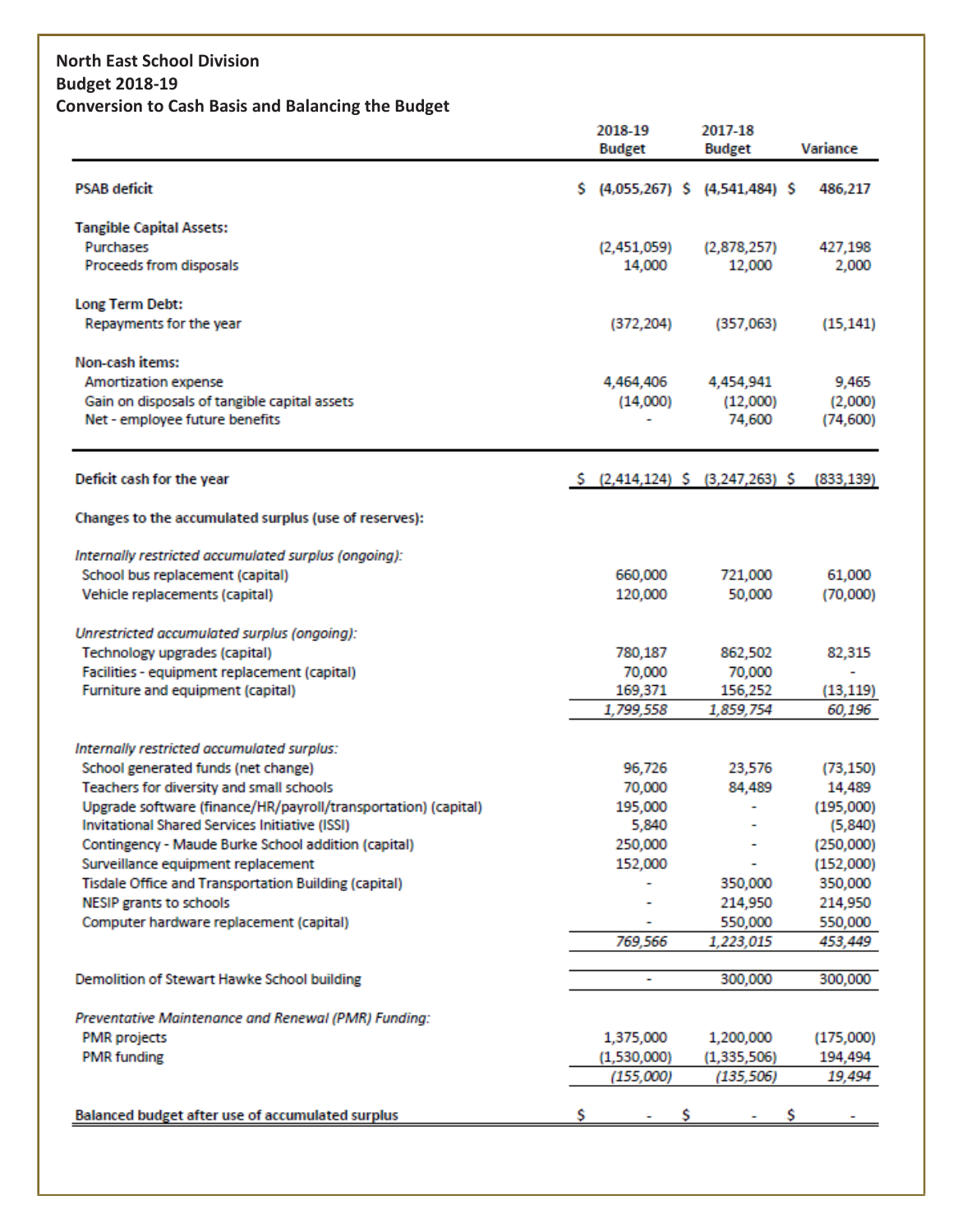### **North East School Division Budget 2018-19 Notes (to Statement of Operations)**

1. As of January 1, 2018, the province started collecting the education property tax revenues directly from the municipalities. Prior to this date, the education property taxes were collected by school divisions and reported as revenues by the school divisions.

2. Operating grant revenue information was provided by the Ministry of Education when the provincial budget was announced. There is an anticipated reduction in enrolment at NESD of 13.25 full time equivalent students as of September 30, 2018 (compared to the September 30, 2017 estimate). The September 30, 2018 estimated enrolment is 22.5 full time equivalent students less than the actual September 30, 2017 enrolment. Full time equivalent students: home based, prekindergarten and kindergarten students are counted as 0.50 in the calculation.

As mentioned in the property taxation revenue section, the province started collecting the education property taxes directly from the municipalities. The property tax revenues are now all being reported as operating grants and this results in an increase of approximately \$4 million to the grant revenues.

3. The budget for the number of students from First Nation authorities has decreased in 2018-19 to 58 students (59 in 2017-18). This number agrees to the calculations in the 2018-19 operating grant.

4. The school generated funds have decreased due to the Provincial Student Leadership Conference at Tisdale Middle and Secondary School (TMSS) that occurred during the fall of 2017. There is no similar event in 2018-19.

5. The new chart of accounts guidelines of the Ministry of Education requires ISSI (Invitational Shared Services Initiative) revenues and expenses to be reported as external services. In 2017-18, ISSI revenue was reported with grants and the expense was reported as instructional expenses.

6. Other revenues have increased because there is an anticipated increase in investment income.

7. In 2017-18, the budget reflected the capped governance expenditure level imposed by the Ministry of Education. Governance is not capped (by the Ministry) in the 18-19 budget. The 2018-19 budget includes an increase in professional development expenses: assumes that each board member attends the Saskatchewan School Boards Association (SSBA) fall and spring assemblies. In the 2017-18 budget, professional development for all board members was capped at \$7,500. There has been a reduction in the 2018-19 budget from ten board members to nine. Due to new guidelines from the Ministry of Education, the costs associated with the Annual Staff Appreciation Banquet have been removed from governance.

8. The following resulted in additional administrative expenses: an increase in recruitment costs, the restructuring of the business administration department, amortization for software upgrades and the reclassification of the Annual Staff Appreciation Banquet to administration (from governance).

9. Instruction expenses have increased mainly due to the anticipated increase in benefit costs associated with premium increases and the addition of a second option for an Employee and Family Assistance Program (EFAP) available to teachers. In addition, 200 additional substitute days have been included for the professional development required as a result of the new student information system planned for 2019-20.

10. Plant expenses have decreased in 2018-19 primarily due to \$300,000 being added to the 2017-18 budget for the demolition of the Stewart Hawke School building in Hudson Bay. This cost is not required in 2018-19. There was also a decrease due to less amortization expense as the majority of the costs associated with the Tisdale Transportation and Technology renovations being reported as expenses (and not as a tangible capital asset as originally planned in the 17-18 budget).

11. Transportation expenses have decreased: there was a restructuring of the business administration department and a reduction of one mechanic helper. To a lesser extent, there were increases in this area: due to an adjustment to the school bus fuel budget for 2018-19 (based on 2017-18 actuals to date) and additional amortization with the planned purchase of software for this department.

12. Other expenses represent the interest portion of the loan for the construction of the Hudson Bay Community School.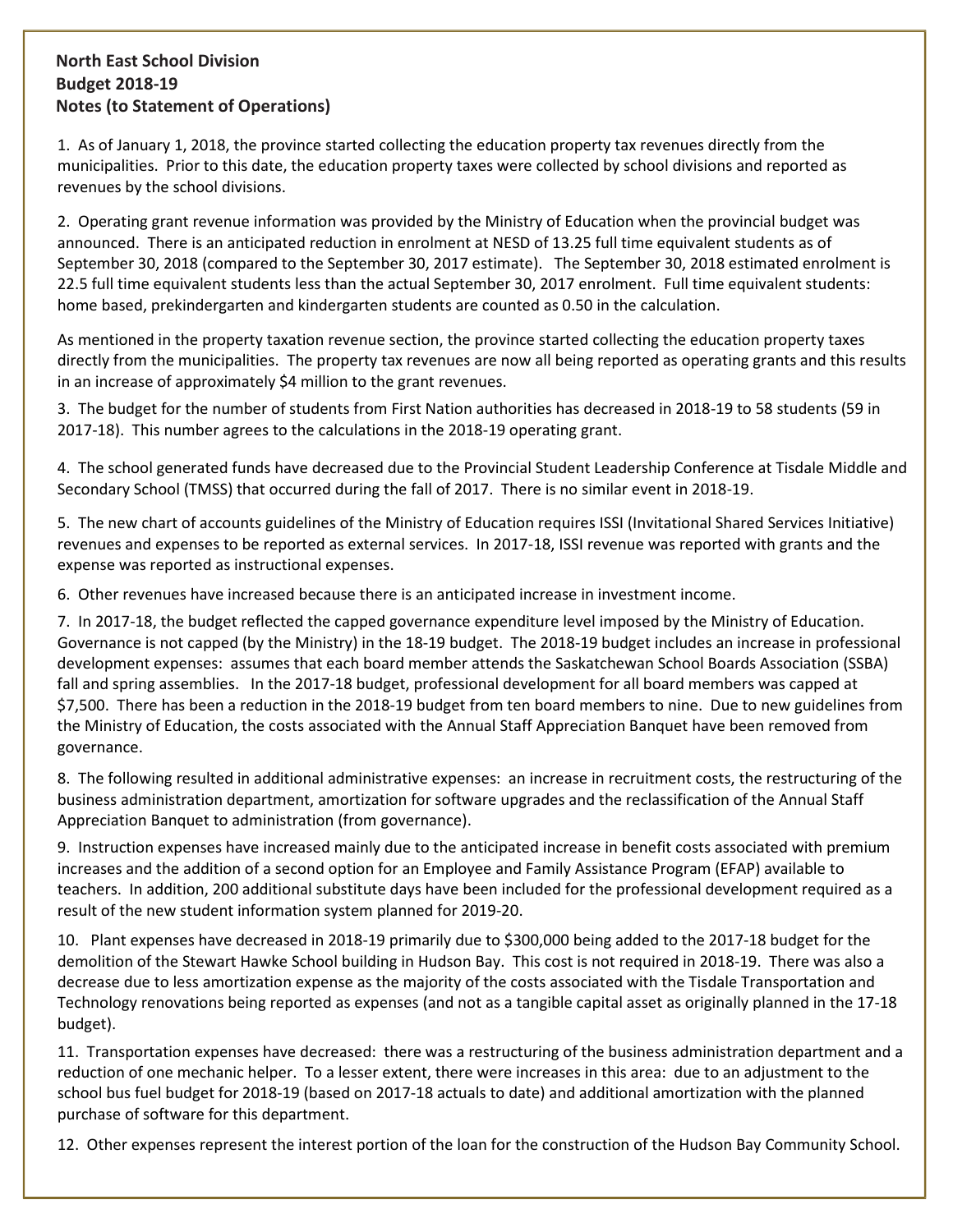# **North East School Division Budget 2018-19 Tangible Capital Assets**

|                                                     |   | 2018-19<br><b>Budget</b><br>Notes |            | 2017-18       |   |            |
|-----------------------------------------------------|---|-----------------------------------|------------|---------------|---|------------|
|                                                     |   |                                   |            | <b>Budget</b> |   | Variance   |
|                                                     |   |                                   |            |               |   |            |
| Maude Burke School addition                         | 1 | s                                 | 250,000 \$ | ٠             | s | 250,000    |
| Computer hardware                                   | 2 |                                   | 906.188    | 1,407,752     |   | (501, 564) |
| <b>School buses</b>                                 | 3 |                                   | 660,000    | 721,000       |   | (61,000)   |
| Furniture and equipment                             | 4 |                                   | 239,371    | 259,505       |   | (20, 134)  |
| Playground equipment                                |   |                                   | 55,500     | 65,000        |   | (9,500)    |
| <b>Vehicles</b>                                     | 5 |                                   | 120,000    | 50,000        |   | 70,000     |
| Computer software                                   | 6 |                                   | 220,000    | 25,000        |   | 195,000    |
| <b>Tisdale Transportation and Technology Office</b> |   |                                   | ٠          | 350,000       |   | (350,000)  |
| <b>Total tangible capital assets</b>                |   |                                   | 2,451,059  | \$2,878,257   |   | (427, 198) |

#### Notes:

1. The Board and the Ministry of Education have approved an addition of two classrooms onto Maude Burke School. The budgeted total cost is \$800,000. The project will start in 2017-18 and it is estimated that a portion will be completed during the 2018-19 fiscal year. The project was as a result of a board motion and Ministry approval during 2017-18 (it was not included in the 2017-18 budget).

2. In 2018-19, there are expenditures planned for surveillance equipment updates at various schools as well as other technology purchases. The 2017-18 budget included \$550,000 funded from the internally restricted accumulated surplus for the replacement technology for students: replacement of iPads and laptops that were originally purchased in 2014.

3. Similar to 2017-18, there are plans to purchase six school buses during 2018-19.

4. Schools are planning to order less school furniture as a result of the additional funds provided by the Board for school furniture in 2016-17 and 2017-18.

5. There are three replacement vehicles required in 2018-19.

6. Human resources/payroll and finance software upgrades are required. This software is six versions behind the most current version. In addition, the increase is due to cost estimates for software replacements for transportation services. The current software in this department is ten years old. Software will include: routing, fleet maintenance, GPS and potentially bus communications.

7. The renovation and addition at the Tisdale Transportation and Technology Office was completed during 2017-18.